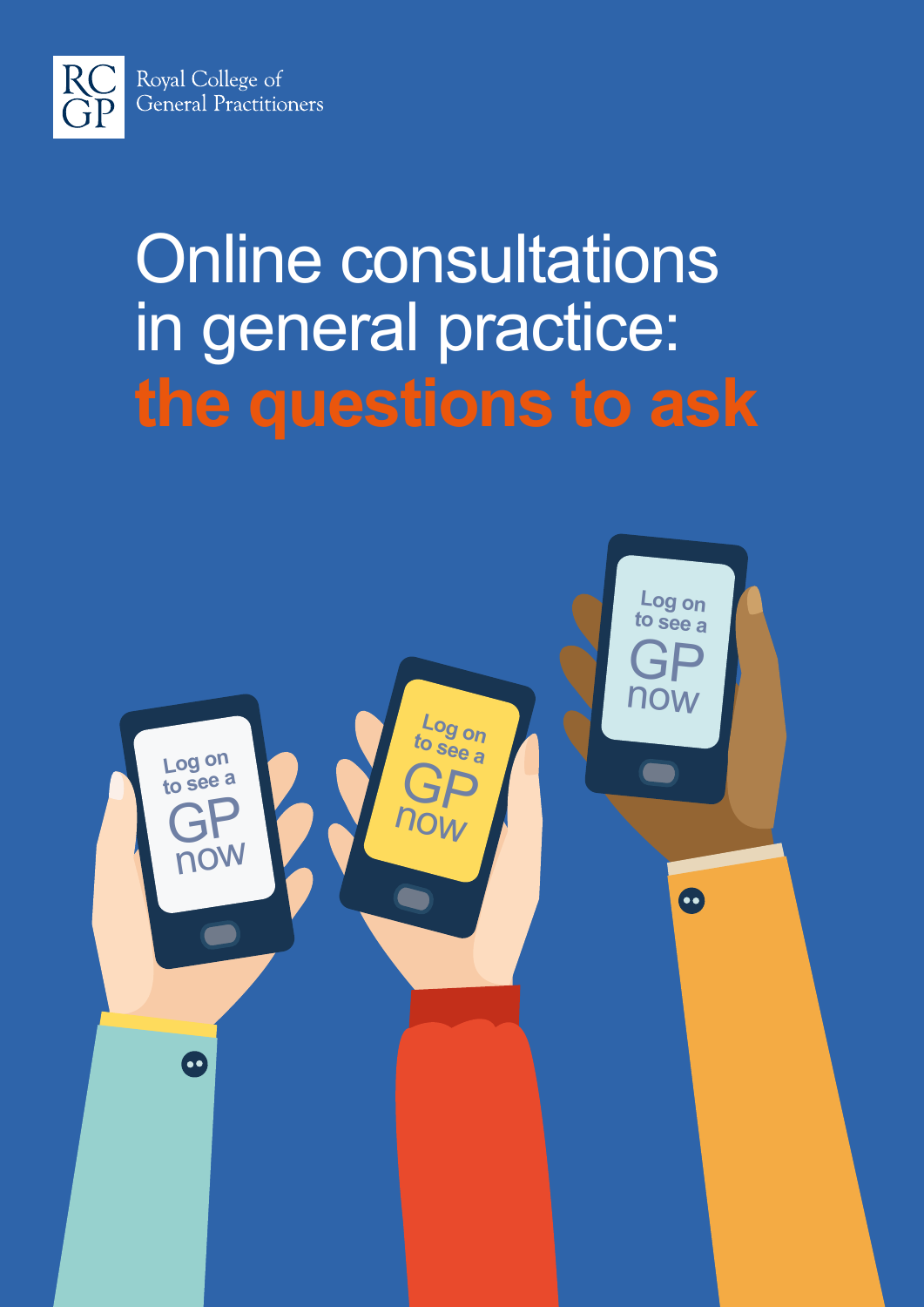# **Introduction**

Online services provide a new way of consulting in general practice. Use of text based or video digital technologies has some advantages over established ways of consulting such as face-toface meetings or the use of the telephone. It also carries risks.

A growing number of services are available online in addition to consultations, including booking appointments, ordering repeat prescriptions and checking symptoms. Some of these new services are offered by established general practices (and funding is currently available in England to help practices to develop such services) and some by new providers.

The focus of this paper is online services which support planned or actual consultations between patients and GPs.

Below are a series of questions that patients, clinicians, practice staff or commissioners might wish to ask to get the most out of the potential of these new services. The questions have been developed by a group of people who use GP services, clinicians, health service managers and academics. They have been agreed by the RCGP Council and are now being disseminated for wider use on the RCGP website.

The content of these questions has been influenced by research that is being carried out by academic teams based in Bristol, Warwick and London. Full references to this work can be found at **www.bmj.com/content/360/bmj.k1195**

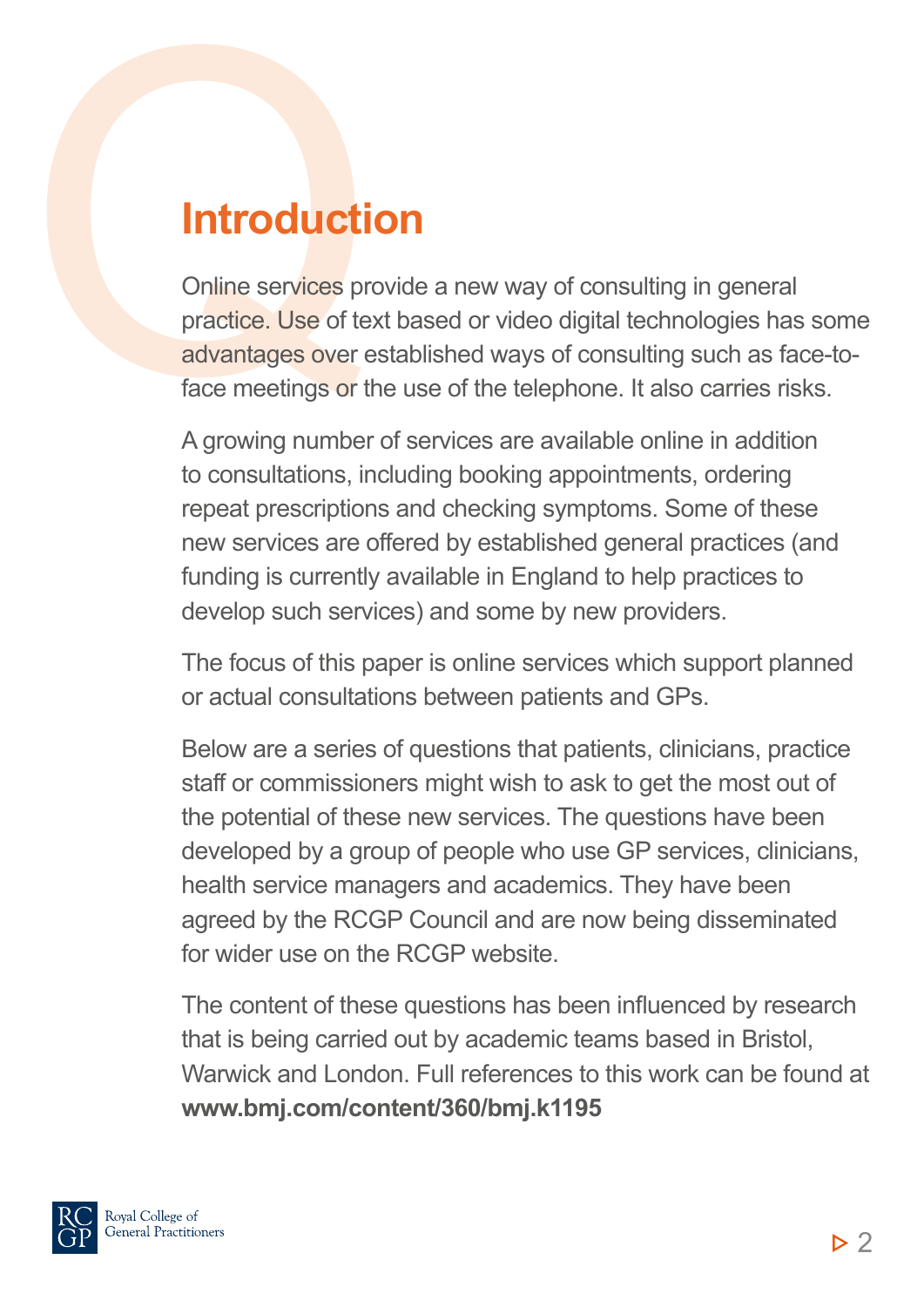# **If you are a patient using online services to get care:**

#### **Questions to ensure that the service is safe**

- $\triangleright$  Has the service been inspected by the health regulator, the Care Quality Commission (**www.cqc.org.uk**) or its equivalent outside England, and am I satisfied with the report?
- $\triangleright$  Does the online provider offer access to UK-based GPs who are registered with the regulator of the medical profession, the General Medical Council?
- $\triangleright$  Will the online provider have access to my GP records so that they know about my medical history?
- $\triangleright$  Is it clear whether my personal information is being kept safe and confidential? Will it be shared with other parties (including my registered GP if appropriate) or used for purposes other than the direct provision of care?
- $\triangleright$  If the online provider wants to record my consultation, will I be asked for my permission to do so?
- $\triangleright$  If you require a prescription, will your medication meet UK quality standards?

#### **Questions about the services available**

- $\triangleright$  Does the online provider offer a full range of GP services, or a limited set of services? Is it easy to find out what services are available?
- Royal College of General Practitioners
- $\triangleright$  Will the online provider accept me as a patient whatever health problems I have, or will they exclude me if I have complicated problems?
- $\triangleright$  Is it possible to get a physical examination if I need or want one? How far will I have to travel in order to be examined?
- $\triangleright$  Does the online provider offer services for people who are not able to consult in English?
- $\triangleright$  Is it clear what will happen if I require a home visit?

#### **Questions about how the service is provided**

- $\triangleright$  Is a free NHS service being offered or will I have to pay for it? If I have to pay, how much and what payment schemes are available?
- $\triangleright$  Is the online service provided by my current GP practice or separate from it? If the latter, will I have to move my registration from my current practice to the online provider?
- $\triangleright$  Am I confident about how the system works, for example when I can expect to receive a response to a text-based query, or how the doctor will respond to my query?
- $\triangleright$  How much do I know about the qualifications, background and interests of the doctor who is advising me?
- $\triangleright$  Is information, support or training available to help me to use the system effectively?
- $\triangleright$  Am I able to get a follow up appointment with the same doctor who saw me first time?
- $\triangleright$  Is it clear how I can provide feedback on the service?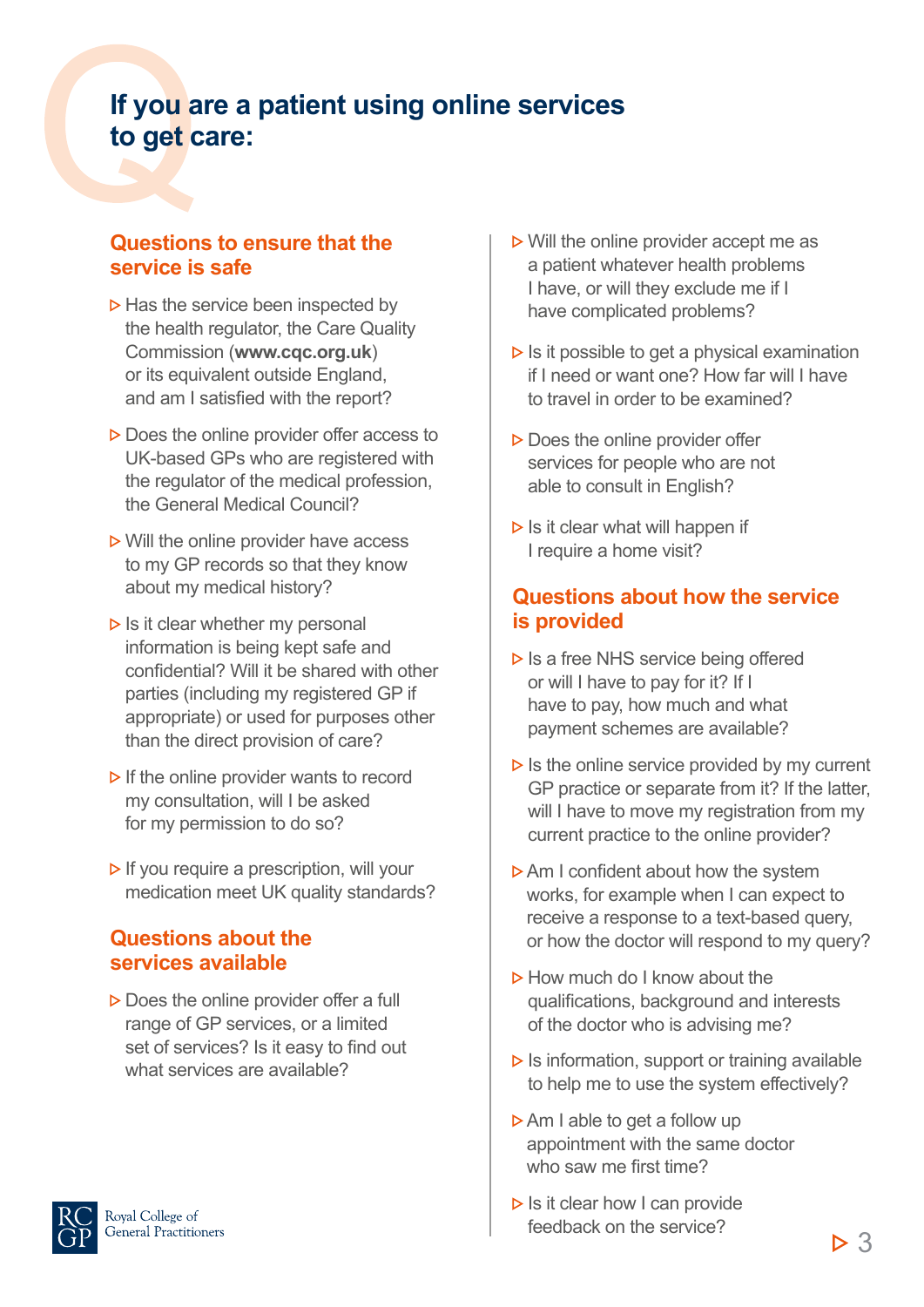# **If you are a GP considering working for an online provider:**

#### **Questions to ensure that I am able to provide safe care**

- $\triangleright$  Has the service been inspected by the health regulator, the Care Quality Commission or its equivalent outside England and am I satisfied with the report?
- $\triangleright$  Am I confident that I will be able to provide as safe clinical care online as face-to-face? If not, how will the risk be managed?
- $\triangleright$  Is there a good system of clinical governance in place to ensure that the online service is safe and that any concerns that I might want to raise are acted upon?
- $\triangleright$  Will I have access to all or part of the patient's regular NHS GP records?
- $\triangleright$  If the patient is registered elsewhere, will I be able to communicate effectively with the patient's own GP?
- $\triangleright$  Will I be able to refer for further care, carry out appropriate investigations and access emergency specialist advice where necessary?
- $\triangleright$  Can I be confident about the identity of the patient I am providing online care for?
- **D Am I confident that the consultation** is confidential, for example that no one else is listening in without the patient's permission?
- $\triangleright$  Is it clear how I should deal with any safeguarding issues if they arise?

#### **Questions about the technology**

- $\triangleright$  Am I confident that I know how to use the online system?
- $\triangleright$  Is it clear what I should do if the technology fails?

#### **Questions about my professional standards and professional development**

- $\triangleright$  What are the implications of working for an online provider for my annual appraisals and revalidation?
- $\triangleright$  Will the online provider support me to fulfill my appraisal and revalidation requirements?
- $\triangleright$  Are my prescribing and referring rates different when providing online care from face-to-face care? Are any differences justifiable?
- $\triangleright$  Is it clear who pays for my indemnity cover and the extent of the cover? Will there be any changes to my current indemnity costs?
- $\triangleright$  Is specific training made available by the online provider to help me to use the technology effectively and to improve my online clinical practice?
- ▶ Will I be part of a peer network so that I can seek help or support and avoid any risk of professional isolation?

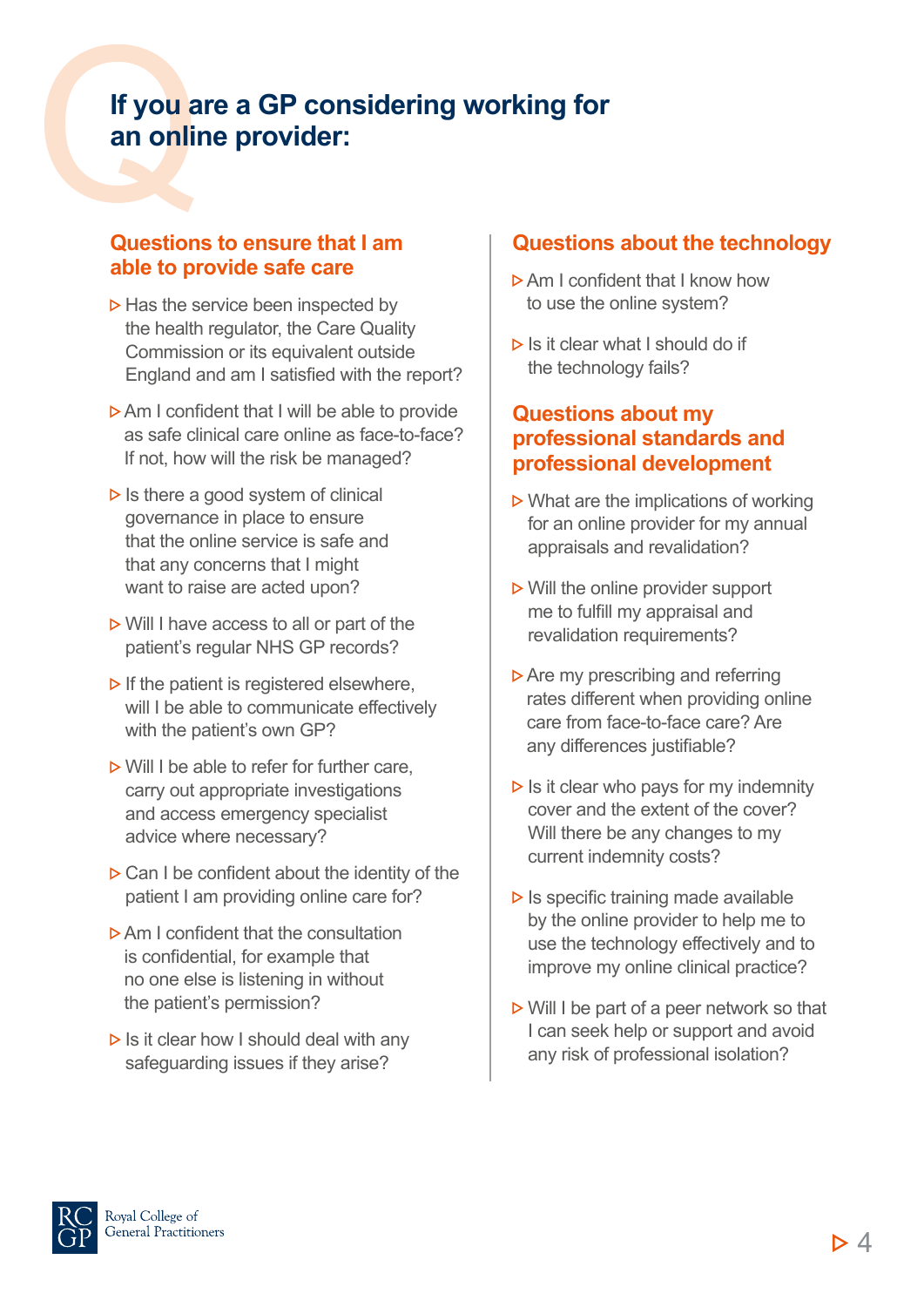# **If you are a practice considering purchasing an online system:**

#### **Questions to ensure that the system is safe**

- $\triangleright$  Has the online system been used elsewhere? If so has it been subject to CQC inspection or its equivalent outside England and evaluation? If so, what was the outcome and what learning do we need to take on board?
- $\triangleright$  Are our administrative and clinical staff fully trained to use the technology safely and effectively? Are we confident that staff can differentiate between presentations that may be dealt with effectively online and those that might require face-to-face contact?
- $\triangleright$  Is the system fully compliant with data governance regulations? For example, is it secure and are we clear about how information may be used beyond the direct provision of clinical care?

#### **Questions to ensure that patients will be happy with the service**

- $\triangleright$  Is the online system easy to use for patients? Are we confident that patients can differentiate between problems that can be dealt with online and those that require face-to-face contact?
- $\triangleright$  Is the online service available to all patient groups or is there a risk of exacerbating inequalities?
- $\triangleright$  Does the online system sell products to patients? If so, is this transparent and acceptable?

#### **Questions relating to strategic and operational planning**

- $\triangleright$  Do we want an online system which is integrated into our current model of service provision with the service provided by our team, or do we want the service provided by an external organisation?
- $\triangleright$  Is there high quality and reproducible data on the likely impact of the online system on our total workload, taking into account possible increases in demand?
- $\triangleright$  Are we clear how we will monitor the benefits and risks of using the online consulting system?
- $\triangleright$  If we are, or plan to become, an undergraduate teaching or postgraduate training practice, what are the implications of the online services for our trainees, trainers and practice training requirements?

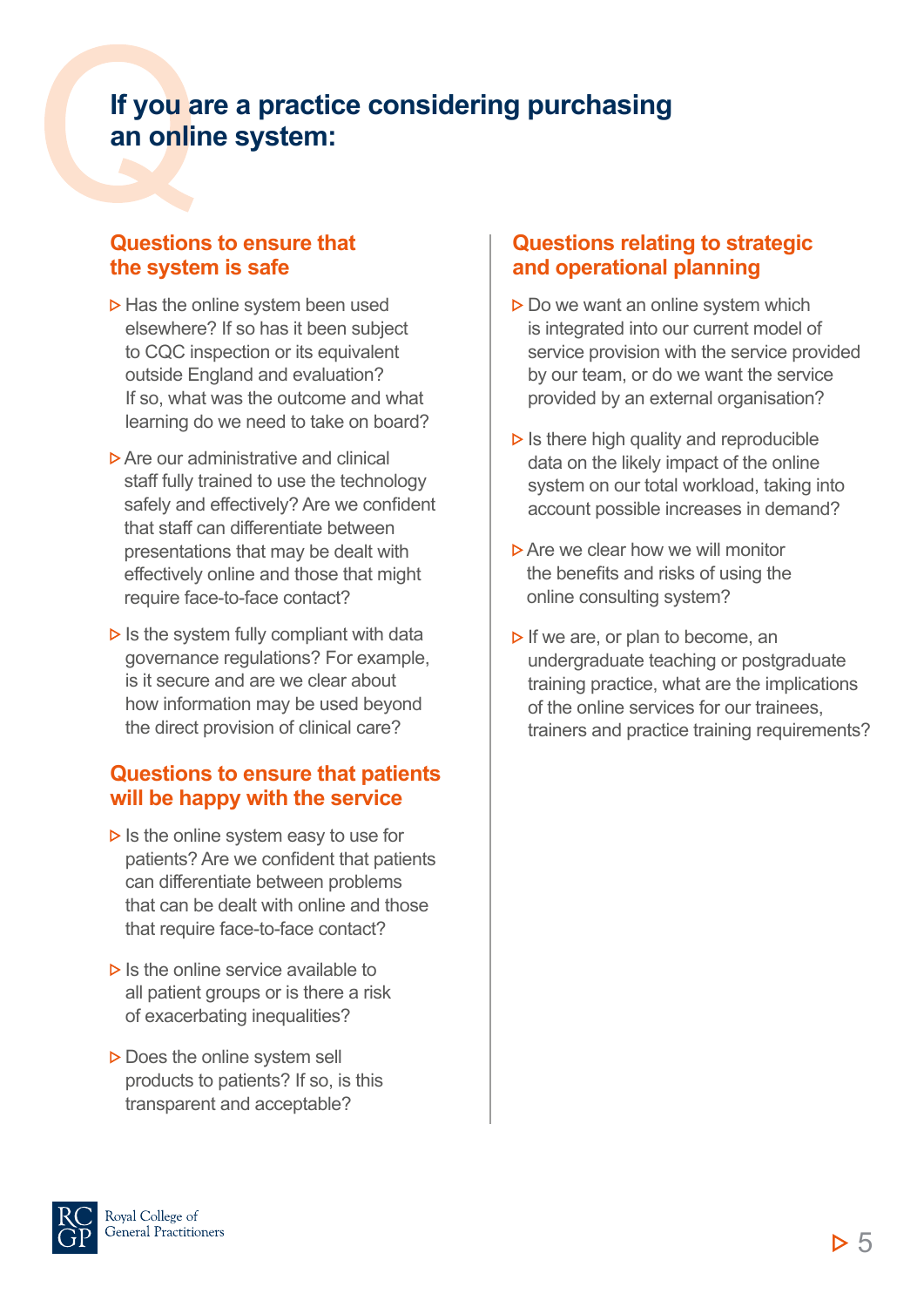### **If you are an STP, Health Board, CCG or practice network considering commissioning an online system for your locality:**

#### **Questions to ensure that the system is safe**

- $\triangleright$  Has the online system been used elsewhere? If so has it been subject to CQC inspection (or its equivalent outside England) and evaluation? If so, what was the outcome and what learning do we need to take on board?
- $\triangleright$  Are we confident that the online system is compatible with data governance regulations?

#### **Questions about the wider impact of a new online service**

- $\triangleright$  What impact will online services have on access? Is it likely to address current demand or generate new demand? If the latter, are resources available to meet that demand?
- $\triangleright$  What impact will a new online service have on the scope and sustainability of current services?
- $\triangleright$  What impact will the online system have on health inequalities?
- $\triangleright$  What impact will a new online service have on the wider health system, including A&E attendances, hospital admissions and prescribing rates?

#### **Questions relating to commissioning responsibilities**

- $\triangleright$  Do we want online services to be provided directly by current contracts holders or do we want to introduce new providers in a way that promotes competition?
- $\triangleright$  How will we evaluate the benefits and risks of the new service?
- $\triangleright$  What are the training needs of staff using the new service and how will they be met?